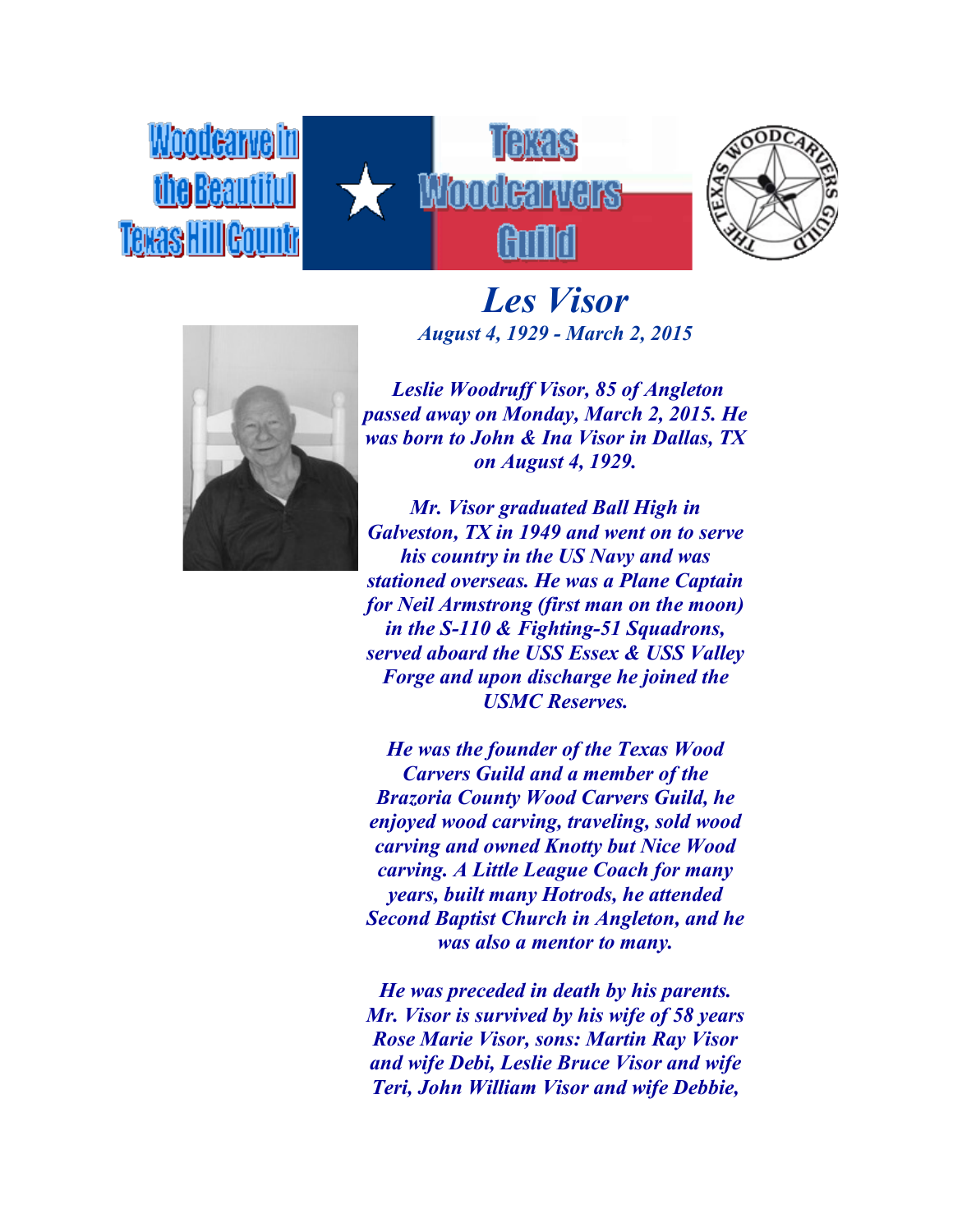*Robert Joseph Visor and wife Terri, grandchildren Ali Cruise and husband Rick, Jacob Visor and Christine (their son Pilot on the way), Seth Visor, Tara Rolan and husband Wesley (great-grandson Bryce), Taressa Visor-Moon, Blain Amason and wife Misty (great-grandchildren Jessie, Miguel & Joshua), Michelle Zelenske (great-granddaughter Karligh Williams), Jessica, Michael & Anthony, as well as numerous family and friends.*

## *Condolences and Memories*

*I am Robert Visor the youngest of four sons of Les Visor. The same Les Visor that is on the Texas Woodcarvers Guild (TWG) 2015 Grand champion award and I would love to have his memory honored in some form, for all who enjoy and love woodcarving. Please help me get the word out to all TWG members. It would mean so much to my family and all who were touched by his creative talent. He has been an awesome mentor to all of us and all those he has come in contact with throughout his life.*

*Thank You and God Bless You All, as my Dad has been our lifelong inspiration! Robert Visor*

*----------------*

*Here is an excerpt from the Texas Woodcarvers Guild History section of Website Members Area, You might review the first three entries in this Guild history area to see more of Les Visor's contributions toward getting the Guild started. It was in July or 1986 at the National Carvers Yearly Homecoming that Les Visor had a "SMALL IDEA" as he called it, in*